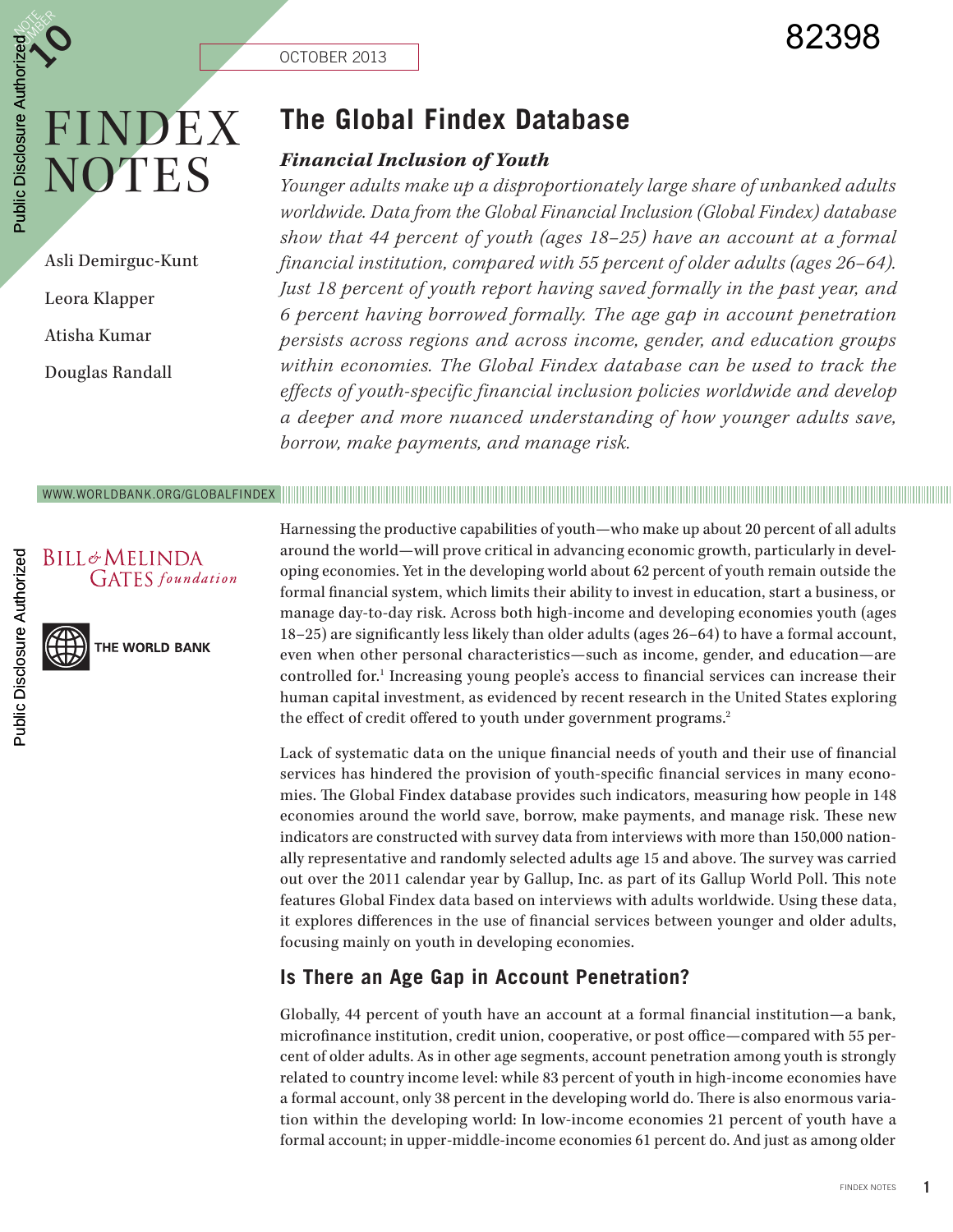#### FIGURE **Account penetration by age group**

Share of age group with an account at a formal financial institution (%)



*Source:* Demirguc-Kunt and Klapper, forthcoming.

k<sup>Sure</sup><br>**Account penetration in developing economies by age group and withineconomy income quintile** 

Share of age group with an account at a formal financial institution (%)



adults, account penetration among youth is relatively high in East Asia and the Pacific and significantly lower in the Middle East and North Africa ( figure 1).

Perhaps more relevant is the age gap, the difference in financial behavior between youth and older adults within a region or economy. Among regions, the largest age gaps in account penetration are in the Middle East and North Africa and South Asia, where youth are at least 30 percent less likely than older adults to have a formal account. But the largest ones in individual economies can be found outside those two regions—in Benin, Haiti, and Senegal, where the age gap exceeds 60 percent. Among developing regions, the largest absolute gap is in Latin America and the Caribbean, where account penetration is almost 9 percentage points lower among youth than among their older counterparts.

Within developing economies the age gap in account penetration persists across income quintiles. But it is larger at the extremes, in both lower and higher quintiles ( figure 2).

#### **Which Youth Are Most Likely to Have an Account?**

In general, women, poor adults, and rural residents in developing economies are significantly less likely than their counterparts to have a formal account. With income held constant, however, the gap in account penetration between women and men is smaller among youth. The data show that while women ages 26–64 are 18 percent less likely than their male counterparts to have a formal account, the gender gap shrinks to 14 percent among

those ages 18–25. Account penetration might increase more rapidly with age among men than among women because men are more likely to enter the workforce or take on the role of head of household. Generational factors may also be relevant, as gender equality tends to increase among younger generations in most economies.

#### **What are the barriers?**

Why do more than 700 million youth in the developing world remain unbanked? As with older adults, the most frequently cited reason for not having an account is lack of enough money to use one: 67 percent of youth in developing economies give this response, with 29 percent citing it as the only reason for not owning an account ( figure 3). The second most common reason—cited by 27 percent of youth without a formal account in developing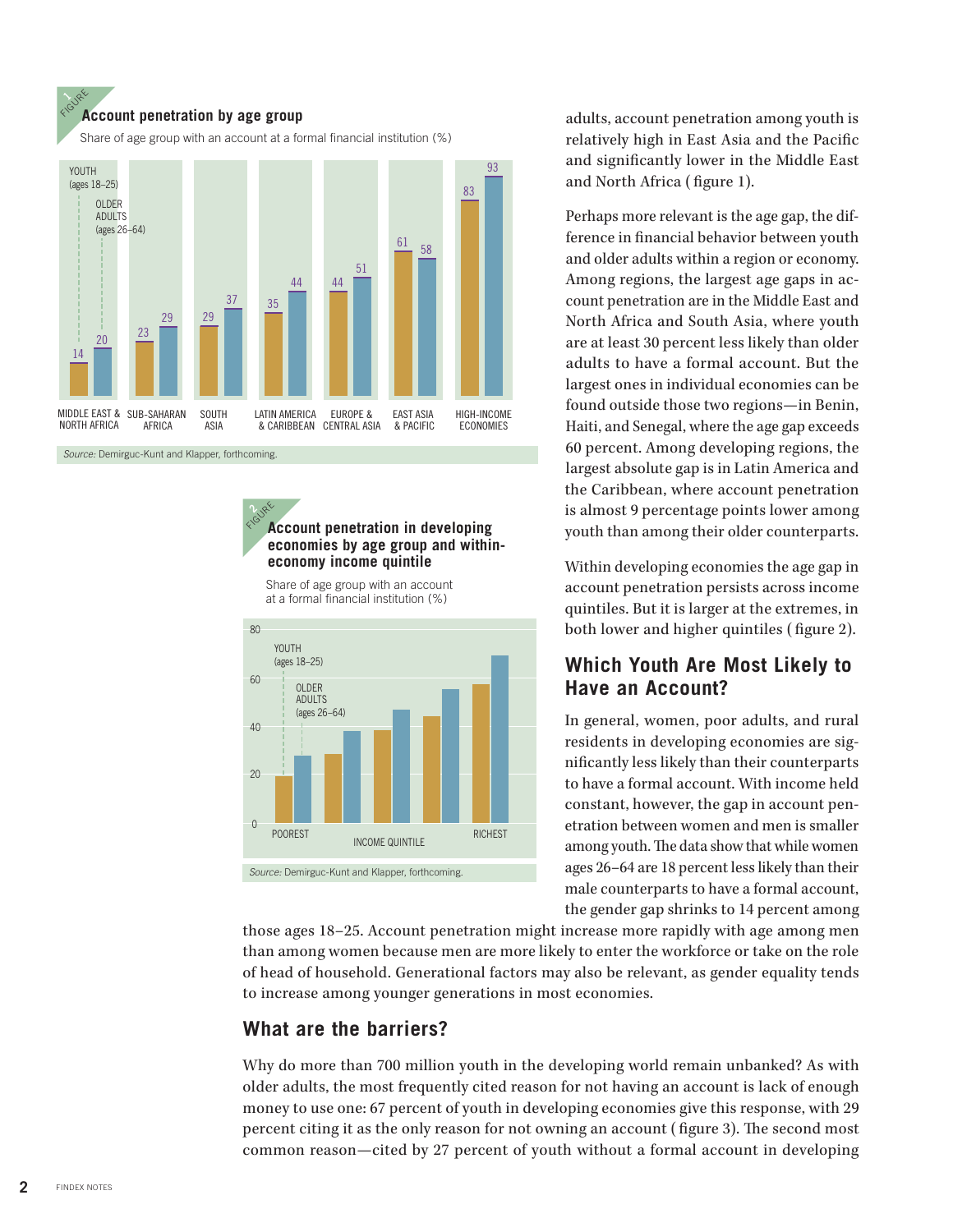

percentage of adults who reported only this reason. *Source:* Demirguc-Kunt and Klapper, forthcoming.

 $\mathcal{P}$ 

economies (and 25 percent of their older counterparts)—is that the cost of having an account is too high. Another common reason for not having an account is that another family member already has one—24 percent of unbanked youth in developing economies cite this as a reason. While indirect use of an account may provide access to financial services, it may also limit financial independence and delay the establishment of a relationship with a formal financial institution.

Lack of necessary documentation, also frequently cited as a reason for not having an account, is significantly more common among younger than older adults. This reason is cited by 20 percent of unbanked youth in developing economies but 16 percent of

older adults without an account. Youth may find it harder than older adults to obtain the documents needed to use financial services because of such factors as low financial literacy and limited mobility. Indeed, studies have found that the young are less likely than the middle-aged to be financially literate, which may affect the level of trust in and awareness of formal financial services.3

### **Saving and Borrowing Less Prevalent among Youth**

Globally, younger adults are less likely than older adults to save and borrow. While 18 percent of youth report having saved formally in the past year—using a bank, credit union, or microfinance institution—25 percent of older adults report having done so. This is consistent with expected patterns in the use of financial services over the life cycle—as people start careers and families, they have both higher income and higher potential savings as well as greater expenses and greater demand for credit (such as a home mortgage).

Beyond differences in their tendency to save, younger and older adults also exhibit differences in their savings goals. Although 69 percent of both age groups report saving for future expenses such as education, a wedding, or a big purchase, older adults are more likely than their younger counterparts to report saving for a future emergency. While 70 percent of youth cite providing for emergencies as a savings goal (multiple responses were permitted), almost 78 percent of older adults do so.

There is also a significant age gap in formal borrowing behavior—6 percent of youth report having borrowed from a bank, credit union, or microfinance institution in the past year, compared with 11 percent of older adults. Interestingly, there is no significant difference in informal borrowing behavior between younger and older adults. Worldwide, 28 percent of youth and 24 percent of older adults report having borrowed money from family or friends in the past year.

Among youth in high-income economies, school fees are the most commonly reported reason for borrowing money in the past year.<sup>4</sup> Although only 6 percent report borrowing for this reason, the frequency of this reason relative to others is consistent with the notion that education-related expenses can be among the largest financial burdens for young adults. In the developing world emergency or health purposes are cited most frequently as a reason